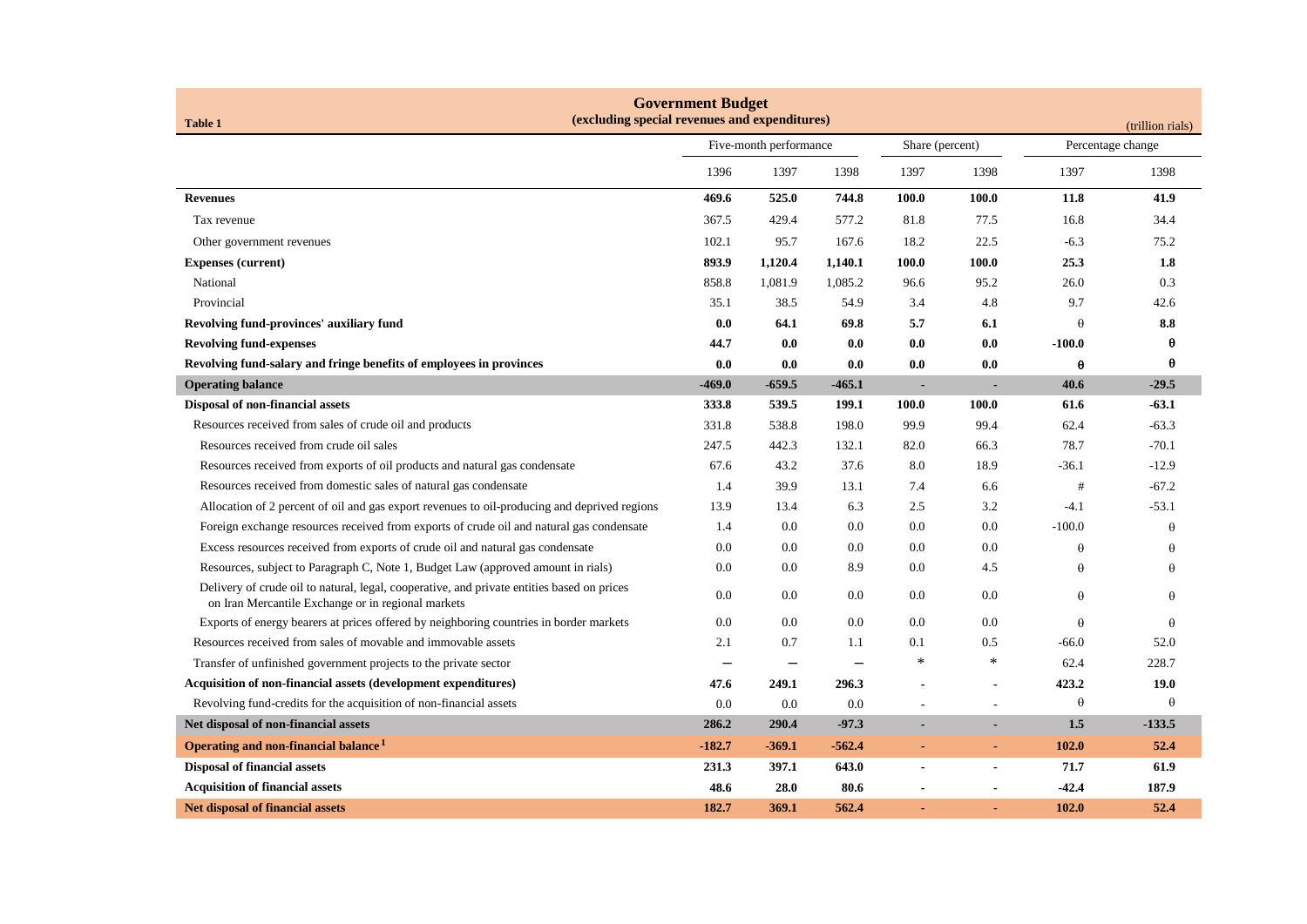| Ratio analysis: (percent) |
|---------------------------|
|                           |

| <b>Revenues to expenses</b>                                                                                        | 52.5    | 46.9    | 65.3        |
|--------------------------------------------------------------------------------------------------------------------|---------|---------|-------------|
| Tax revenue to expenses                                                                                            | 41.1    | 38.3    | 50.6        |
| Other government revenues to expenses                                                                              | 11.4    | 8.5     | 14.7        |
| Sum of revenues and disposal of non-financial assets to<br>sum of expenses and acquisition of non-financial assets | 85.3    | 77.7    | 65.7        |
| Tax revenue to sum of expenses and acquisition of non-financial assets                                             | 39.0    | 31.4    | 40.2        |
| Other government revenues to sum of expenses and acquisition of non-financial assets                               | 10.8    | 7.0     | 11.7        |
| Crude oil sales to sum of expenses and acquisition of non-financial assets                                         | 26.3    | 32.3    | 9.2         |
| Operating and non-financial balance to sum of expenses and acquisition of non-financial assets                     | $-19.4$ | $-27.0$ | $-39.2$     |
| Acquisition of non-financial assets to crude oil sales                                                             | 19.2    | 56.3    | 224.4       |
| Acquisition of non-financial assets to expenses                                                                    | 5.3     | 22.2    | <b>26.0</b> |

Source: Treasury General, Ministry of Economic Affairs and Finance

<sup>1</sup> It is the sum of the operating balance and the net disposal of non-financial assets.

 $\theta$  Calculation of percentage change is not possible.

 **#** More than 1000 percent increase.

Figure is not a significant decimal fraction.

─ Negligible fraction.